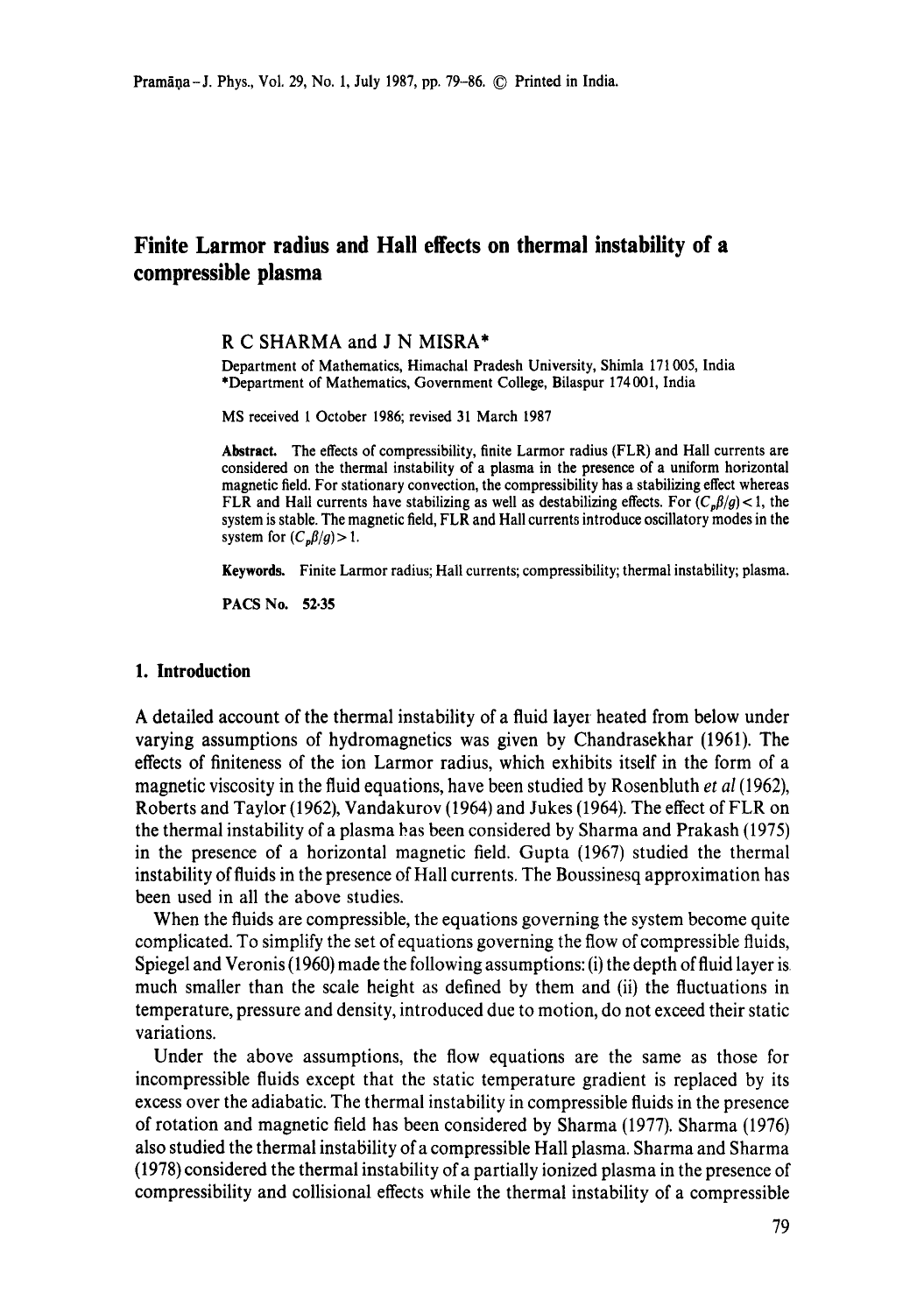plasma with FLR has been studied by Sharma *et al* (1983). Finite Larmor radius (FLR) effects are likely to be important in "weakly" unstable systems such as high beta stellarator, mirror machines, slowly rotating plasmas, large aspect tori etc. The Hall effects are likely to be important in many astrophysical situations as well as in flows of laboratory plasma. Sherman and Sutton (1962) considered the effect of Hall current on the efficiency of a magneto-fluid dynamic generator while Sato (1961) and Tani (1962) studied the incompressible viscous flow of an ionized gas with tensor conductivity in channels with consideration of Hall effect. Sonnerup (1961) and Uberoi and Devanathan (1963) investigated the effects of Hall current on the propagation of small amplitude waves taking compressibility into account. The object of the present paper is to study FLR and Hall effects on thermal instability of a compressible plasma. The effects of compressibility, FLR and Hall currents are more realistic in the physics of atmosphere and astrophysics especiall) in the case of ionosphere and outer layers ofthe sun's atmosphere.

#### **2. Formulation of the problem and perturbation equations**

Consider an infinite horizontal layer of compressible, viscous, heat-conducting and finite electrically conducting fluid of thickness d in which a uniform temperature gradient  $\beta$ (= $|dT/dz|$ ) is maintained. Consider the cartesian coordinates (x, y, z) with origin on the lower boundary  $z = 0$  and the z-axis perpendicular to it along the vertical. The fluid is acted on by a horizontal magnetic fluid  $H(H, 0, 0)$  and gravity force  $g(0, 0, -q)$ .

Following Spiegel and Veronis (1960) and Sharma *et al* (1983), the linearized hydromagnetic perturbation equations appropriate to the problem are

$$
\partial \mathbf{q}/\partial t = -(1/\rho_m) \nabla \delta \vec{P} + v \nabla^2 \mathbf{q} + \frac{1}{4\pi} (\nabla \times \mathbf{h}) \times \mathbf{H} - \mathbf{g} \alpha \theta, \tag{1}
$$

$$
\nabla \cdot \mathbf{q} = 0,\tag{2}
$$

$$
\partial \mathbf{h}/\partial t = \nabla \times (\mathbf{q} \times \mathbf{H}) + \eta \nabla^2 \mathbf{h} - (1/4\pi N e) \nabla \times [(\nabla \times \mathbf{h}) \times \mathbf{H}],
$$
\n(3)

$$
\nabla \cdot \mathbf{h} = 0,\tag{4}
$$

$$
\partial \theta / \partial t = \left( \beta - \frac{g}{C_p} \right) w + \kappa \nabla^2 \theta, \tag{5}
$$

where  $q(u, v, w)$ ,  $h(h_x, h_y, h_z)$ ,  $\delta p$ ,  $\delta \rho$  and  $\theta$  denote respectively the perturbations in velocity, magnetic field H, pressure p, density  $\rho$  and temperature  $T.\delta\vec{P}$ ,  $\rho_m$ ,  $\mu$ ,  $v( = \mu/\rho_m)$ ,  $\kappa'$ ,  $\kappa( = \kappa'/\rho_m C_p)$ ,  $\eta$ ,  $g/C_p$ ,  $g$ ,  $\alpha$ , N and e stand for stress tensor perturbation, constant space average of  $\rho$ , viscosity, kinematic viscosity, thermal conductivity, thermal diffusivity, resistivity, adiabatic gradient, acceleration due to gravity, coefficient of thermal expansion, electron number density and charge of an electron respectively.

For the horizontal magnetic field  $H(H, 0, 0)$ , the stress tensor  $\delta \vec{P}$ , taking into account the finite ion gyration (Vandakurov 1964), has the components

$$
\delta P_{xx} = \delta p, \quad \delta P_{xy} = \delta P_{yx} = -2\rho v_0 \left( \frac{\partial w}{\partial x} + \frac{\partial u}{\partial z} \right),
$$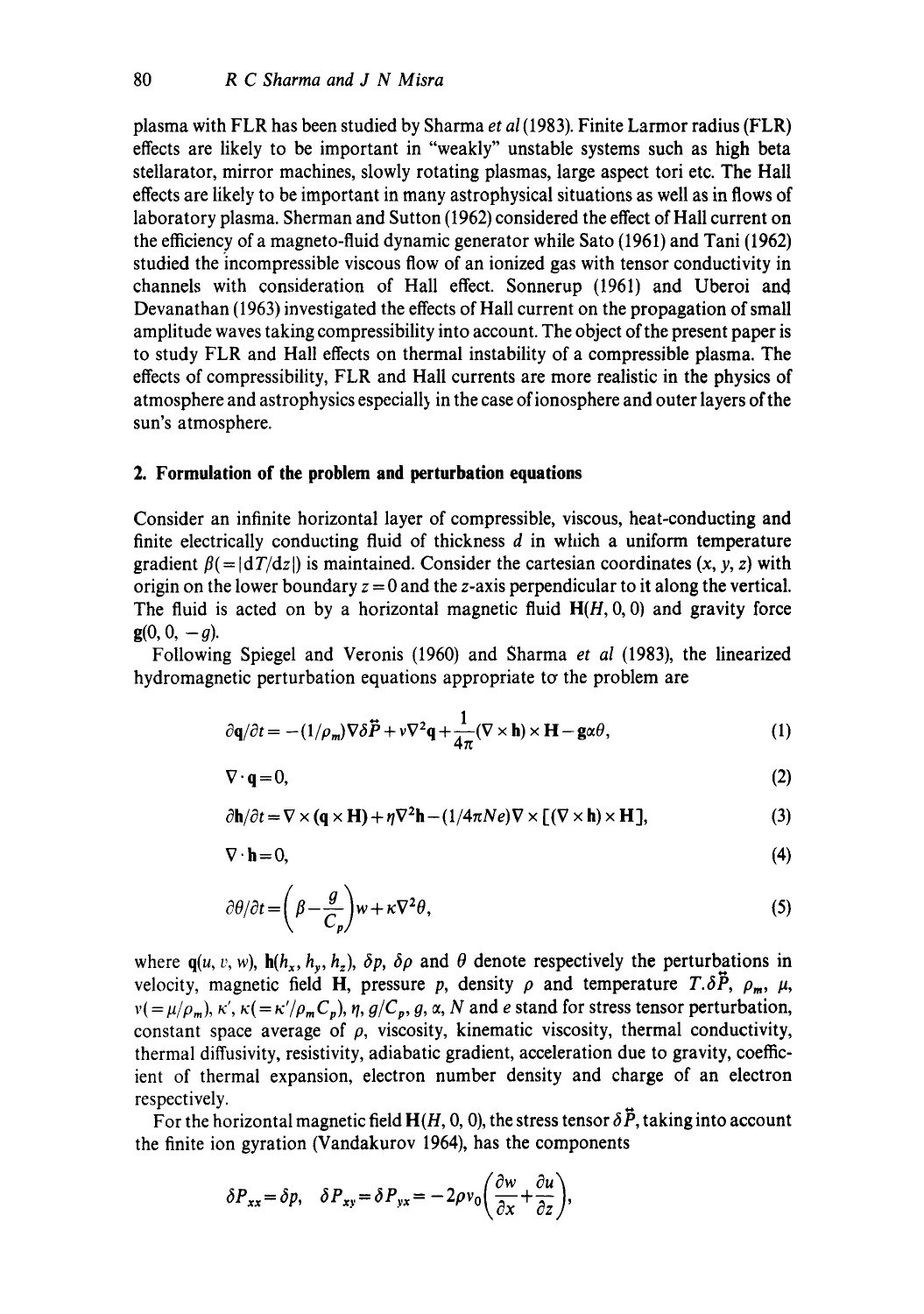$$
\delta P_{xz} = \delta P_{zx} = 2\rho v_0 \left(\frac{\partial u}{\partial y} + \frac{\partial v}{\partial x}\right), \quad \delta P_{yy} = \delta p - \rho v_0 \left(\frac{\partial v}{\partial z} + \frac{\partial w}{\partial y}\right),
$$
  

$$
\delta P_{yz} = \delta P_{zy} = \rho v_0 \left(\frac{\partial v}{\partial y} - \frac{\partial w}{\partial z}\right), \quad \delta P_{zz} = \delta p + \rho v_0 \left(\frac{\partial v}{\partial z} + \frac{\partial w}{\partial y}\right).
$$
 (6)

Here  $\rho v_0 = N T/4 \omega_H$  where N, T and  $\omega_H$  denote respectively the number density, the ion temperature and the ion gyration frequency.

### **3. Dispersion relation**

Analysing the disturbances into normal modes, we assume that perturbation quantities are of the form

$$
[w, \theta, h_z, \zeta, \xi] = [W(z), \Theta(z), K(z), Z(z), X(z)] \exp(i k_x x + i k_y y + nt), \qquad (7)
$$

where  $k_x$ ,  $k_y$  are the wave numbers along the x and y directions respectively,  $k = (k_x^2 + k_y^2)^{1/2}$  is the resultant wave number and *n* is the frequency of oscillation.  $\zeta$  and  $\xi$  stand for the z-components of vorticity and current density respectively.

Let  $a = kd$ ,  $\sigma = nd^2/v$ ,  $p_1 = v/k$ ,  $p_2 = v/\eta$ ,  $D = d/dz$  and x, y, z stand for the coordinates in the new unit of length d. Equations  $(1)$ -(6), using expression (7), give

$$
(D2 - a2)(D2 - a2 - \sigma)W - \left(\frac{g\alpha d2}{v}\right)a2 \Theta + \frac{ik_x H d2}{4\pi \rho_m v}(D2 - a2)K
$$

$$
+ \left(\frac{ik_x v_0 d2}{v}\right)\left(D2 - a2 + 3\frac{k_x^2}{k^2}a2\right)Z = 0,
$$
(8)

$$
(D^2 - a^2 - \sigma)Z = \left(\frac{ik_xv_0}{v}\right)\left(D^2 - a^2 + 3\frac{k_x^2}{k^2}a^2\right)W - \frac{ik_xHd^2}{4\pi\rho_m v}X,\tag{9}
$$

$$
(D^{2} - a^{2} - p_{2}\sigma)X = -\left(\frac{ik_{x}Hd^{2}}{\eta}\right)Z - \left(\frac{ik_{x}H}{4\pi N e\eta}\right)(D^{2} - a^{2})K,
$$
 (10)

$$
(D2 - a2 - p2 \sigma) K = -\left(\frac{\iota k_x H d2}{\eta}\right) W + \left(\frac{\iota k_x H d2}{4\pi N e \eta}\right) X, \tag{11}
$$

$$
(D2 - a2 - p1\sigma)\Theta = -\frac{d2}{\kappa} \left(\beta - \frac{g}{C_{p}}\right)W.
$$
 (12)

Eliminating  $\Theta$ , K, X and Z between equations (8)–(12), we obtain

$$
\begin{aligned} &\left[ (D^2 - a^2 - p_2 \sigma)^2 (D^2 - a^2 - \sigma) + Q k_x^2 d^2 (D^2 - a^2 - p_2 \sigma) \right. \\ &\left. - M k_x^2 d^2 (D^2 - a^2) (D^2 - a^2 - \sigma) \right] \\ &\times \left[ R a^2 \left( \frac{G - 1}{G} \right) + (D^2 - a^2) (D^2 - a^2 - \sigma) (D^2 - a^2 - p_1 \sigma) \right] W \end{aligned}
$$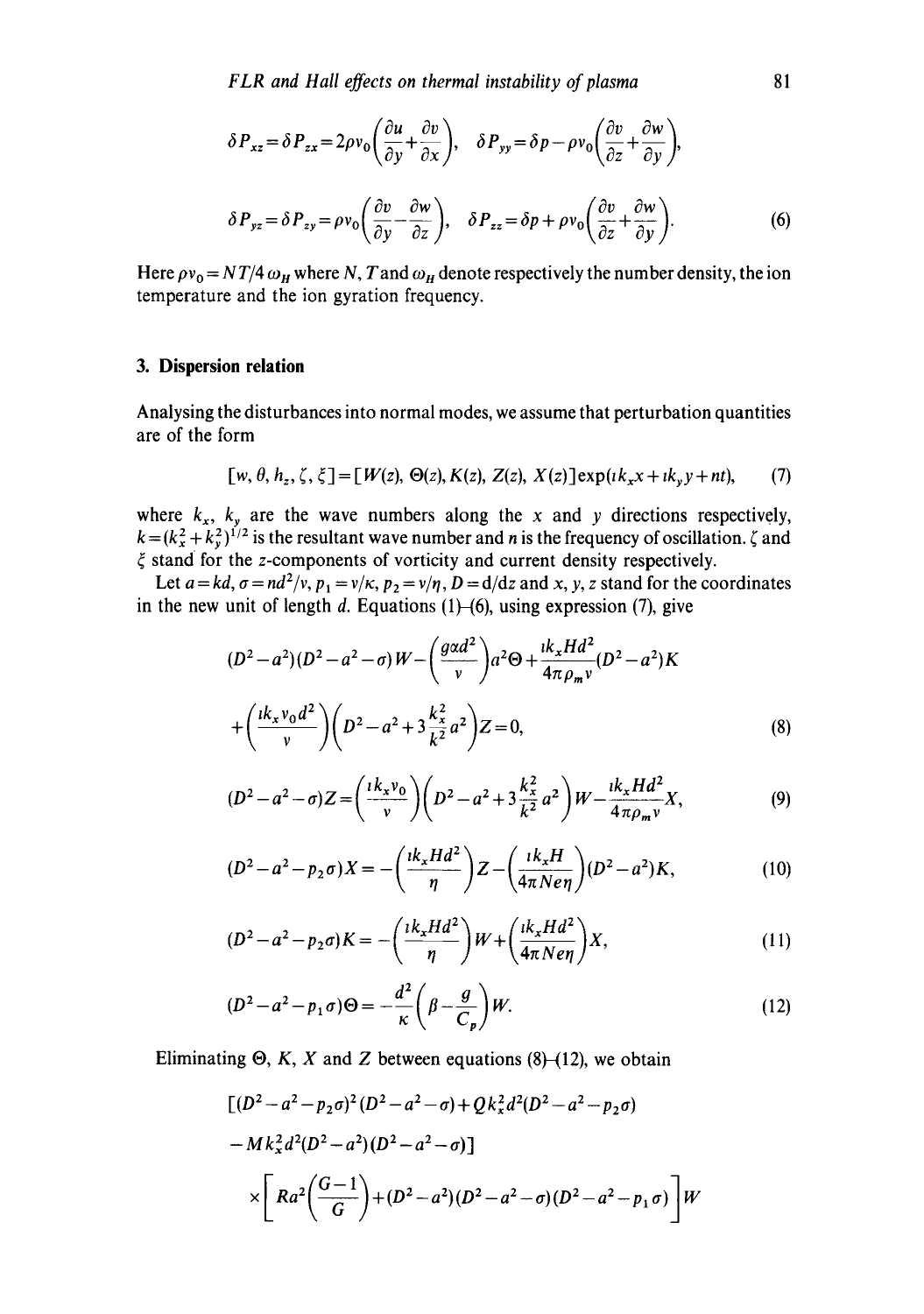$$
+ Qk_x^2 d^2 (D^2 - a^2)(D^2 - a^2 - p_1 \sigma) \left[ \left\{ (D^2 - a^2 - \sigma)(D^2 - a^2 - p_2 \sigma) \right.\right.\n+ Qk_x^2 d^2 \} - M^{1/2} N^{1/2} k_x^2 d^2 (D^2 - a^2 - p_2 \sigma) \n- M^{1/2} N^{1/2} k_x^2 d^2 \left( D^2 - a^2 + 3 \frac{k_x^2}{k^2} a^2 \right) \right] W \n- Nk_x^2 d^2 (D^2 - a^2 - p_1 \sigma) \left( D^2 - a^2 + 3 \frac{k_x^2}{k^2} a^2 \right)^2 \left[ (D^2 - a^2 - p_2 \sigma)^2 \right. \n- Mk_x^2 d^2 (D^2 - a^2) \right] W = 0,
$$
\n(13)

where  $Q = H^2 d^2/4 \pi \rho_m v \eta$  is the Chandrasekhar number,  $R = g \alpha \beta d^4/v \kappa$  is the Rayleigh number,  $M = (H/4\pi N e\eta)^2$  is the non-dimensional number accounting for Hall currents,  $N=(v_0/v)^2$  is a non-dimensional number accounting for FLR effect and  $G = C_p \beta / g$ . Consider the case in which both the boundaries are free and the medium adjoining the fluid is non-conducting. The appropriate boundary conditions for this case are (Chandrasekhar 196l)

$$
W = D2 W = 0, \Theta = 0, DZ = 0, X = 0 \text{ at } z = 0 \text{ and } 1
$$
  
and **h** is continuous. (14)

The case of two free boundaries, though little artificial, is the most appropriate for stellar atmospheres (Spiegel 1965). Using the boundary conditions (14), one can show that all the even derivatives of W must vanish for  $z=0$  and 1 and hence the proper solution of (13) characterizing the lowest mode is

$$
W = W_0 \sin \pi z,\tag{15}
$$

where  $W_0$  is a constant. Substituting (15) in (13) and letting  $a^2 = \pi^2 x$ ,  $R_1 = R/\pi^4$ ,  $Q_1 = Q/\pi^2$ ,  $k_x = k \cos \theta$  and  $i\sigma_1 = \sigma/\pi^2$ , we obtain the dispersion relation

$$
R_1 = \left(\frac{G}{G-1}\right) \left(\left(\frac{1+x}{x}\right) (1+x+i\sigma_1)(1+x+i p_1 \sigma_1) + \left[Q_1 \cos^2 \theta (1+x)(1+x+i p_1 \sigma_1)\right] \times \left\{(1+x+i\sigma_1)(1+x+i p_2 \sigma_1)+Q_1 x \cos^2 \theta\right\} + N \cos^2 \theta (1+x+i p_1 \sigma_1)(1+x-3x \cos^2 \theta)^2 \times \left\{(1+x+i p_2 \sigma_1)^2 + M x (1+x) \cos^2 \theta\right\} + M^{1/2} N^{1/2} Q_1 x (1+x) (1+x+i p_1 \sigma_1) \cos^4 \theta \times \left\{(1+x+i p_2 \sigma_1)+(1+x-3x \cos^2 \theta)\right\} \left[ \left(1+x-i p_2 \sigma_1\right)^2 (1+x+i \sigma_1) + Q_1 x \cos^2 \theta (1+x+i p_2 \sigma_1) + M x \cos^2 \theta (1+x) (1+x+i \sigma_1) \right]^{-1} \right). (16)
$$

Equation (16) is the required dispersion relation studying the effects of FLR and Hall currents on thermal instability of a compressible plasma. In the absence of Hall currents  $(M\rightarrow 0)$ , (16) reduces to the dispersion relation (Sharma *et al* 1983).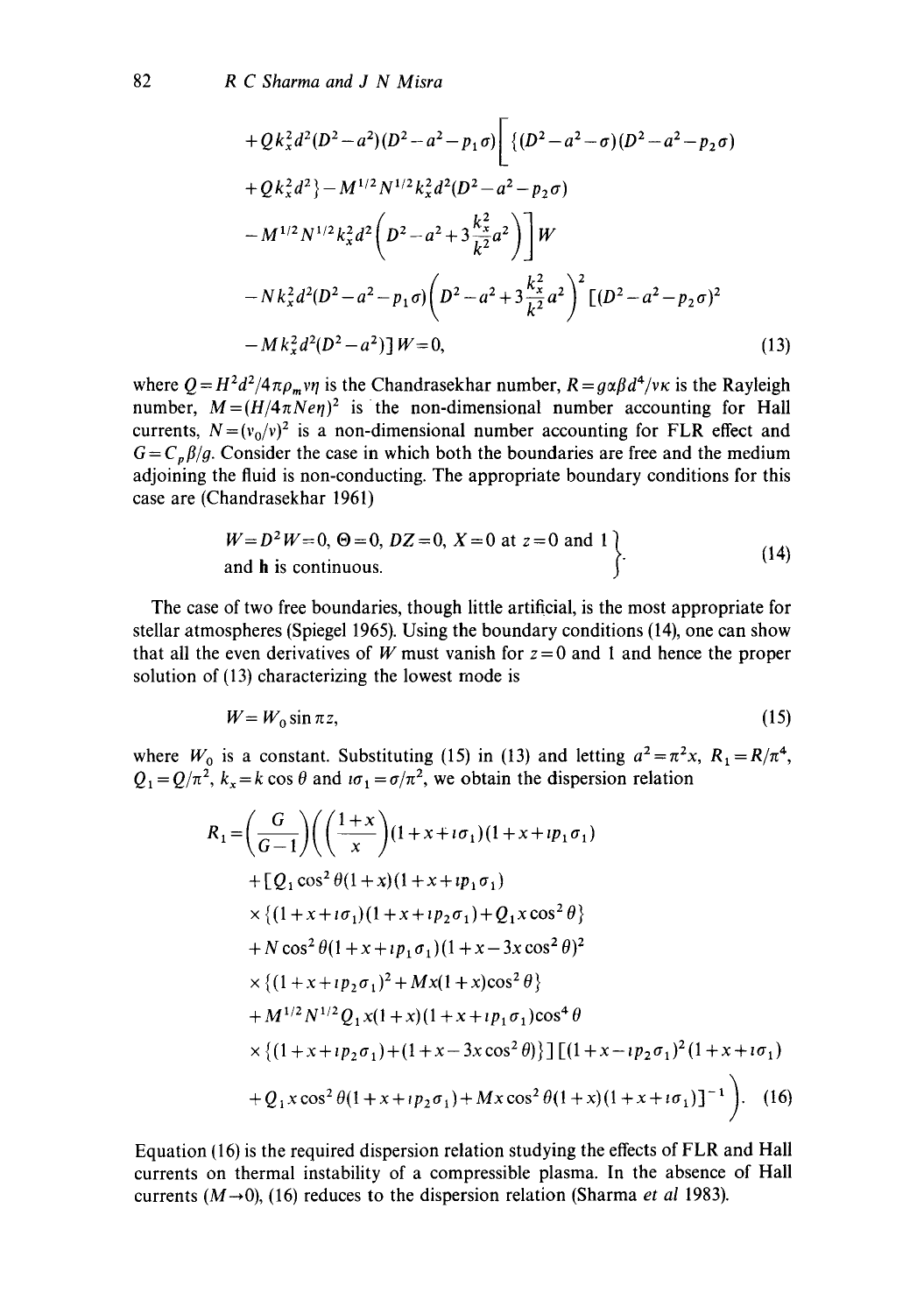## **4. The stationary convection**

When the instability sets in as stationary convection, the marginal state will be characterized by  $\sigma=0$ . Putting  $\sigma=0$ , the dispersion relation (16) reduces to

$$
R_1 = \left(\frac{G}{G-1}\right) \left(\frac{(1+x)^3}{x} + [Q_1 \cos^2 \theta (1+x) \{(1+x)^2 + Q_1 x \cos^2 \theta\} + M^{1/2} N^{1/2} Q_1 x \cos^4 \theta (1+x) \{(1+x) + (1+x-3x \cos^2 \theta)\} + N \cos^2 \theta (1+x) (1+x-3x \cos^2 \theta)^2 (1+x+Mx \cos^2 \theta)\right]
$$
  
 
$$
\times [(1+x)^2 + Q_1 x \cos^2 \theta + Mx(1+x) \cos^2 \theta]^{-1}, \qquad (17)
$$

which expresses the modified Rayleigh number  $R_1$  as a function of the dimensionless wave number x and the parameters  $Q_1$ , M, N and G.

Let  $\overline{R}_c$  and  $R_c$  denote respectively the critical Rayleigh numbers in the presence and in the absence of compressibility. For fixed values of  $Q_1$ , M and N, let the nondimensional number G accounting for the compressibility effects be also kept fixed, then we find that

$$
\overline{R}_c = [G/(G-1)]R_c. \tag{18}
$$

The effect of compressibility is thus to postpone the onset of thermal instability. Hence compressibility has a stabilizing effect.  $G > 1$  is relevant here. The cases  $G < 1$  and  $G = 1$  correspond to negative and infinite values of critical Rayleigh numbers in the presence of compressibility which are not relevant in the present study. From (17), it follows that

$$
\frac{dR_1}{dN} = \left(\frac{G}{G-1}\right) \left[ (1+x)(1+x-3x\cos^2\theta)^2 (1+x+Mx\cos^2\theta)\cos^2\theta + \frac{1}{2}\left(\frac{M}{N}\right)^{1/2} Q_1 x (1+x)\cos^4\theta \{(1+x)+(1+x-3x\cos^2\theta)\}\right]
$$
  
×  $[(1+x)^2 + Q_1 x\cos^2\theta + Mx\cos^2\theta (1+x)]^{-1}$ , (19)

which is positive if  $2(1+x) > 3x \cos^2 \theta$  i.e. the wave number range satisfying

$$
\cos\theta < \left\{\frac{2(1+x)}{3x}\right\}^{1/2}.
$$

This shows that FLR has a stabilizing effect for the above wave-number range. In the absence of Hall currents ( $\dot{M} \rightarrow 0$ ), FLR always has a stabilizing effect. But in the presence of FLR and Hall effects on thermal instability, the FLR effect may be both stabilizing as well as destabilizing but completely stabilizes the above wave-number range.

Equation (17) also yields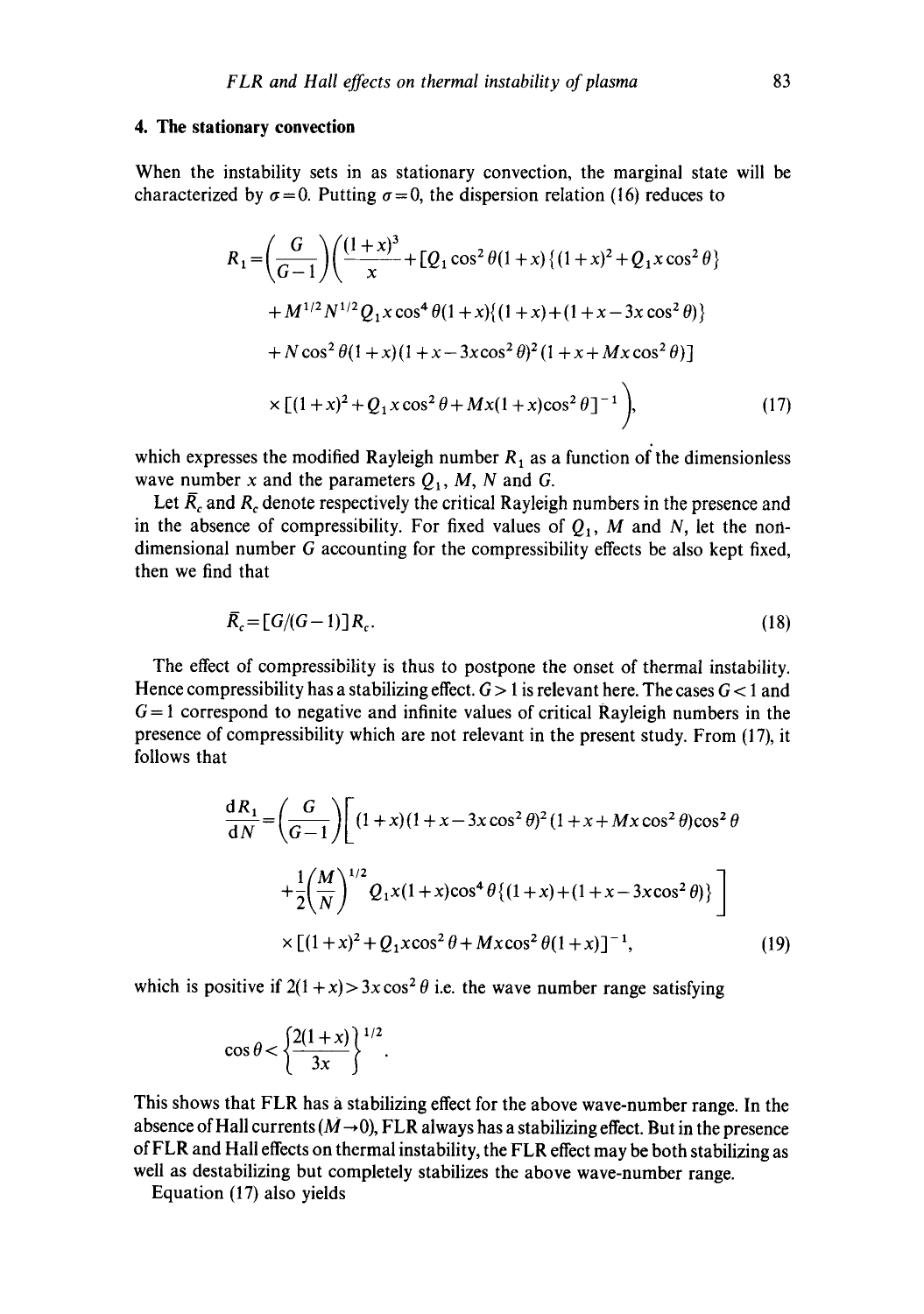84 *R C Sharma and J N Misra* 

$$
\frac{dR_1}{dM} = \left[ Q_1 x (1+x) \cos^4 \theta \{ (1+x)^2 + Q_1 x \cos^2 \theta \} \times \left\{ \frac{1}{2} \left( \frac{N}{M} \right)^{1/2} (1+x-3x \cos^2 \theta) + (1+x) \frac{(N^{1/2}-2M^{1/2})}{2M} \right\} \right. \\
\left. + N^{1/2} Q_1 x^2 (1+x) \cos^6 \theta \left\{ N^{1/2} (1+x-3x \cos^2 \theta)^2 \right. \\
\left. - \frac{M^{1/2}}{2} (1+x) (2 \overline{1+x} - 3x \cos^2 \theta) \right\} \right] \\
\times \left[ (1+x)^2 + Q_1 x \cos^2 \theta + Mx \cos^2 \theta (1+x)^2 \right]^{-2}, \tag{20}
$$

 $\ddot{\phantom{0}}$ 

which is positive if  $N > 4M$  and  $\cos \theta > \left\{ \left[ 2(1+x) \right] / 3x \right\}^{1/2}$  i.e. if

$$
\frac{v_0}{v} > 2 \frac{cH}{4\pi N e \eta} \quad \text{and} \quad \cos \theta > \left\{ \frac{2(1+x)}{3x} \right\}^{1/2}
$$

In the absence of FLR, (20) yields that  $dR_1/dM$  is always negative thus indicating the destabilizing effect of Hall currents. In the presence of FLR and Hall effects, the Hall currents may have both destabilizing as well as stabilizing effects and there is competition between the destabilizing role of Hall currents and stabilizing role of FLR but completely stabilizes the above wave-number range if  $v_0/v > 2[cH/(4\pi Ne\eta)]$ .

# **5. Stability of the system and oscillatory modes**

Multiplying (8) by  $W^*$ , the complex conjugate of W, integrating over the range of z, and making use of equations (9) to (12), we obtain

$$
I_1 + \sigma I_2 + \frac{C_p \alpha \kappa a^2}{v(1 - G)} (I_3 + p_2 \sigma^* I_4) + \frac{\eta}{4\pi \rho_m v} (I_5 + p_2 \sigma^* I_6)
$$
  
+ 
$$
\frac{\eta d^2}{4\pi \rho_m v} (I_7 + p_2 \sigma I_8) + d^2 (I_9 + \sigma^* I_{10}) = 0,
$$
 (21)

where

$$
I_1 = \int_0^1 (|D^2 W|^2 + 2a^2 |DW|^2 + a^4 |W|^2) dz,
$$
 (22a)

$$
I_2 = \int_0^1 (|DW|^2 + a^2 |W|^2) dz,
$$
 (22b)

$$
I_3 = \int_0^1 (|D\Theta|^2 + a^2 |\Theta|^2) dz,
$$
 (22c)

$$
I_4 = \int_0^1 (|\Theta|^2) dz,
$$
 (22d)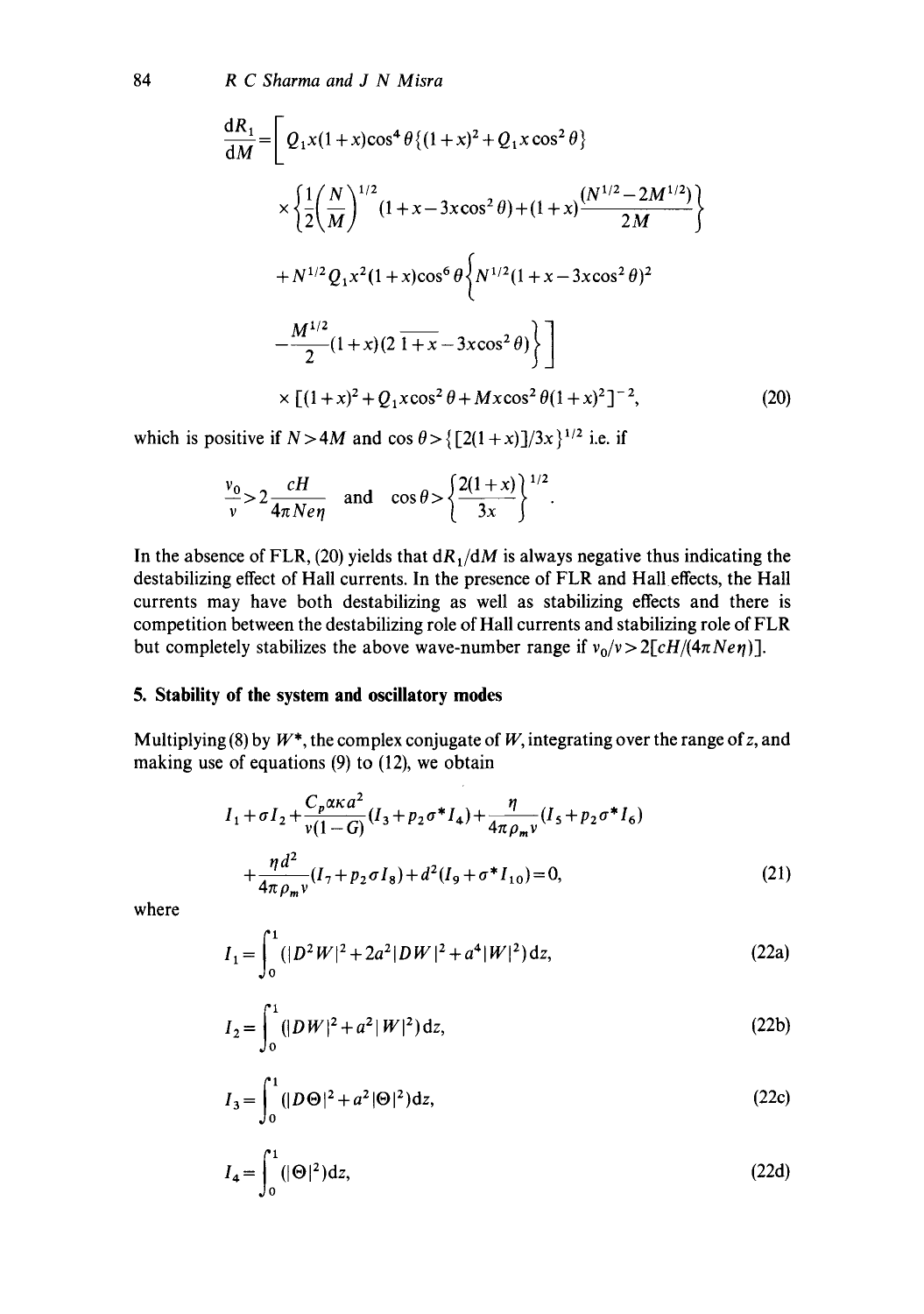$$
I_5 = \int_0^1 (|D^2 K|^2 + 2a^2 |DK|^2 + a^4 |K|^2) dz,
$$
 (22e)

$$
I_6 = \int_0^1 (|DK|^2 + a^2 |K|^2) dz,
$$
 (22f)

$$
I_7 = \int_0^1 (|DX|^2 + a^2 |X|^2) dz,
$$
 (22g)

$$
I_8 = \int_0^1 |X|^2 dz,
$$
 (22h)

$$
I_9 = \int_0^1 (|DZ|^2 + a^2 |Z|^2) dz,
$$
 (22i)

$$
I_{10} = \int_0^1 |Z|^2 \, \mathrm{d}z,\tag{22j}
$$

which are all positive definite. The real and imaginary parts of (21) give

$$
\sigma_r \left[ I_2 + \frac{C_p \alpha \kappa a^2}{v(1-G)} p_1 I_4 + \frac{\eta}{4 \pi \rho_m v} p_2 (I_6 + d^2 I_8) + d^2 I_{10} \right]
$$
  
= 
$$
- \left[ I_1 + \frac{C_p \alpha \kappa a^2}{v(1-G)} I_3 + \frac{\eta}{4 \pi \rho_m v} (I_5 + d^2 I_7) + d^2 I_9 \right],
$$
 (23)

and

$$
\sigma_i \left[ I_2 - \frac{C_p \alpha \kappa a^2}{\nu (1 - G)} p_1 I_4 - \frac{\eta}{4 \pi \rho_m \nu} p_2 (I_6 - d^2 I_8) - d^2 I_{10} \right] = 0. \tag{24}
$$

It follows from (23) that  $\sigma_r$  is negative if  $G < 1$ . The system is therefore stable for  $G < 1$ . It is evident from (24) that  $\sigma_i$  may be zero or non-zero. Thus the modes may be oscillatory or non-oscillatory. The oscillatory modes are introduced due to the presence of magnetic field (and hence the presence of Hall currents and FLR effects). In the absence of a magnetic field, the oscillatory modes are not allowed for  $G > 1$  but in the presence of magnetic field, Hall currents and FLR effects, oscillatory modes come into play,

# **6. Conclusions**

The effects of compressibility, FLR and Hall currents are considered on the thermal instability of a plasma in the presence of a uniform horizontal magnetic field. When the instability sets in as stationary convection, the compressibility is found to have a stabilizing effect. The FLR effect may be both stabilizing as well as destabilizing in the presence of Hall currents but completely stabilizes certain wave-number range. The Hall currents also have the dual effect and there is competition between the stabilizing role of FLR and the destabilizing role of Hall currents but completely stabilizes a wavenumber band if the non-dimensional number accounting for FLR exceeds four times the non-dimensional number accounting for Hall currents. For  $(C_p \beta / g) < 1$ , with  $C_p$ , g